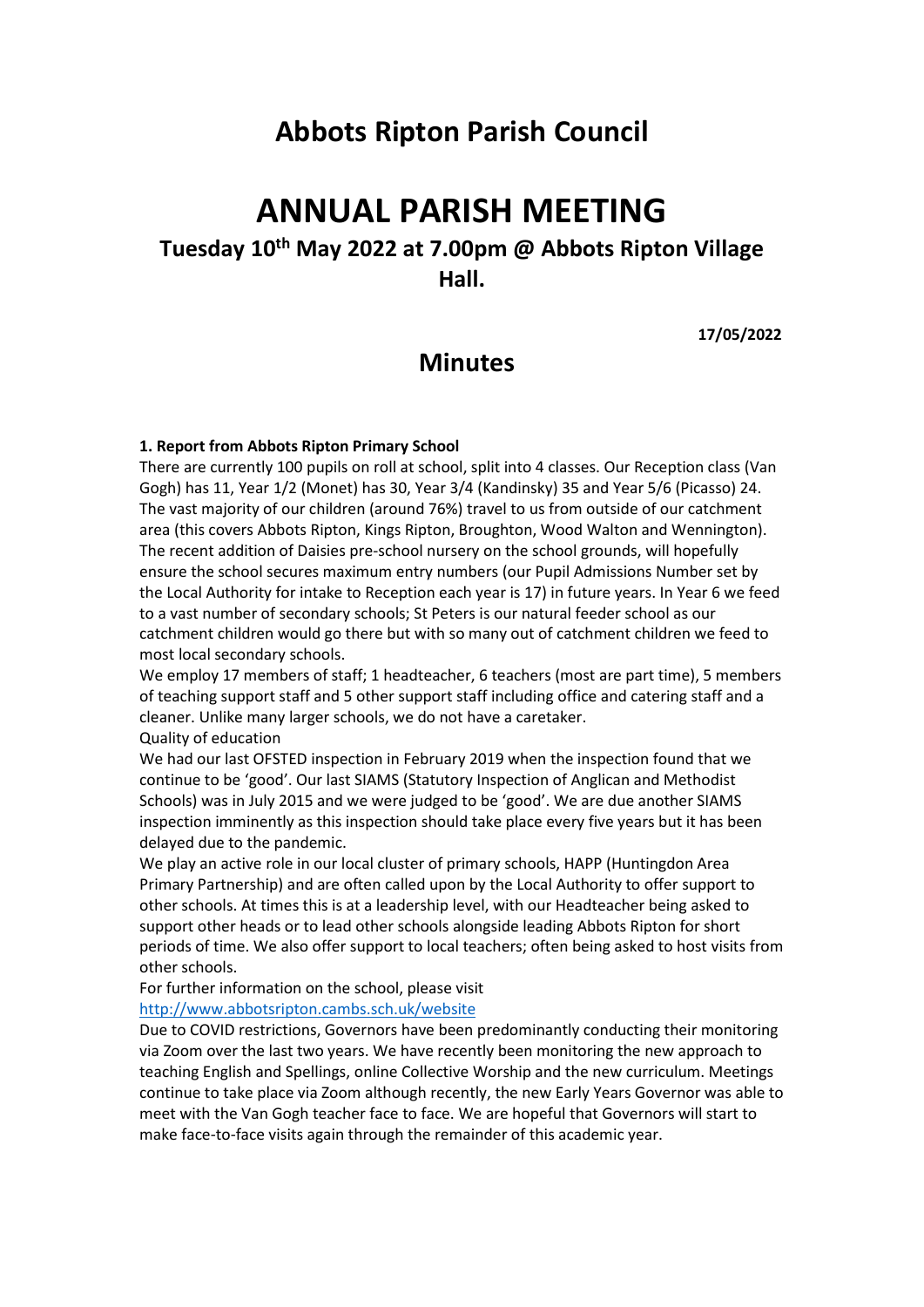#### **2. Chairman's Report to include the Year's Activities**

Firstly, may we thank the whole community on the way they have continued to support one another during these difficult times.

The council has continued to meet on a regular basis

As you can see from the accounts we have managed to operate within our budget and accordingly only increased our capitation by a very small amount,

We have completed several projects:

- 1. We continue to monitor the music festivals to try to reduce to minimum the inconvenience to the parishioners
- 2. After the issues that arose from the heavy rainfall last year we have been working with the district and county Councillors to see if anything can be done to prevent this issue again
- 3. We have continued to make an application to the LHI funds, and this year we have applied for a 20mph limit to be imposed in the center of the village.

Also, we work closely with our county and district Councillors to try to resolve issues relevant to the village that they deal with

Despite the difficulties have continued to manage the village affairs.

I would like to thank all my other Councillors especially Dave Brennan and District Councillor Dick Tuplin who have decided to stand down this year all of whom have supported me and the village very well in these difficult times.

#### **3. Report from Cambridgeshire County Council**

No report received.

#### **4. Report from Huntingdon District Council**

Following the close of nominations this year it has resulted in two District Council Wards being uncontested (candidates not exceeding the number of seats) and these four candidates have been elected unopposed. Cllr S Bywater and Cllr R Martin are the District Councillors for Abbots Ripton PC.

Cllr S Bywater thanked members of Abbots Ripton PC for their continued support, he advised it has been a struggle these past 12 months due to Covid.

He advised there are added financial pressure of HDC due to their lower tax base.

#### **5. Report from Abbots Ripton Village Hall**

No report received.

#### **6. Report from Abbots Ripton Church**

St Andrews Parochial Church Council has the responsibility of promoting in the ecclesiastical parish of Abbots Ripton with Wood Walton, the whole mission of the Church, pastoral, evangelical, educational, social and ecumenical. The PCC also has maintenance responsibilities for the Parish Church and the Churchyard at Abbots Ripton. There is no responsibility for the Church at Wood Walton, which is in the care of the Friends of Friendless Churches and "The Friends of St Andrew, Wood Walton". The Churchyard does, however remain the responsibility of the Parish. Rev Mandy Flaherty serves as Rector for the North Leightonstone Benefice which consists of Abbots Ripton, Alconbury, Buckworth, Great Gidding, Great Stukeley, Hamerton, Kings Ripton, Little Stukeley, Upton and Winwick, with Mandy taking responsibility for Abbots and Kings Ripton plus several of the other churches along with her Associate Priest, the Reverend Fiona Brampton and Lay Minister Kim Sewell

Membership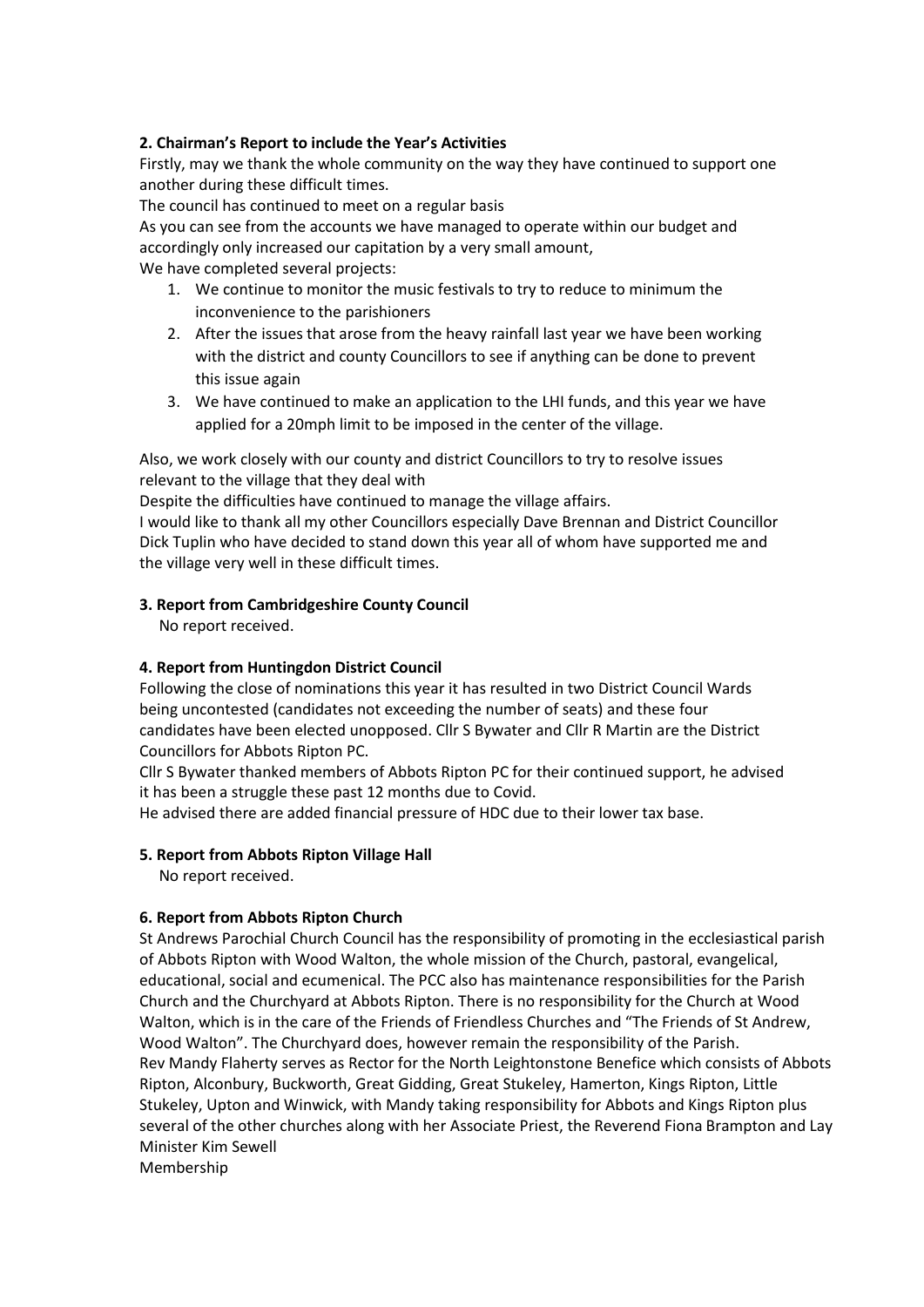The Electoral Roll was revised in 2019 and the total on the Electoral Roll to the end of 2021 is 33. Parochial Church Council

During the year the PCC has met twice, on 15<sup>th</sup> July and 6<sup>th</sup> October with the Annual Meeting held on 16<sup>th</sup> May. The following have served as members of the PCC:

| Chair                | The Rev Mandy Flaherty           |
|----------------------|----------------------------------|
| Churchwardens        | Mrs Valerie Scothern             |
| Representative to    | Mr Roger Gough to 15.7.21        |
| the Deanery Synod    |                                  |
| <b>Hon Treasurer</b> | Mr Roger Gough to 15.7.21        |
| Hon Secretary        | Mrs Valerie Scothern             |
| <b>Members</b>       | Mrs Lois King                    |
|                      | Dr R Price                       |
|                      | Mrs Pamela Simpson               |
|                      | Mrs Nicola Crawford from 6.10.21 |

Safeguarding Officer Mrs B Rayner (Kings Ripton PCC)

On her co-option to the PCC in October Nicola Crawford has offered to take on the role of Treasurer as from the Annual Meeting of 2022

Sue Redmond is happy to continue in the role of Project Manager for any repairs or other which may become necessary. We thank her very much for this.

Church Services and Attendance

Due to the Covid 19 pandemic the new pattern of monthly services began in April:

4 th April Easter Day Praise

16<sup>th</sup> May Family Service

20<sup>th</sup> June Family Service

18<sup>th</sup> July Family Service

15<sup>th</sup> August Family Communion

29<sup>th</sup> August Holy Communion BCP

19<sup>th</sup> September Harvest Service

17<sup>th</sup> October Pet Service

21<sup>st</sup> November Family Service

19th December Carol Service

25th December Christmas Family Service

Overall average attendance was 27

There were no Baptisms, 2 funerals, and 2 weddings

Abbots Ripton School

Due to lockdown, there was no school presence at the Church during the year, however Mandy, who serves as a Governor at the school, has continued to provide zoomed Collective Worship for the school on a weekly basis and will return to physical attendance when circumstances permit.

The school have been helpful in notifying parents of Church services and projects and are very keen to continue doing so.

Nicola Crawford is to consider becoming a Foundation Governor

Fabric Report

The project to improve the drainage has been monitored over the year and no significant change has been observed.

Review of the Year

The Service pattern has been once a month since April

The Pet Service was reintroduced in October and proved very successful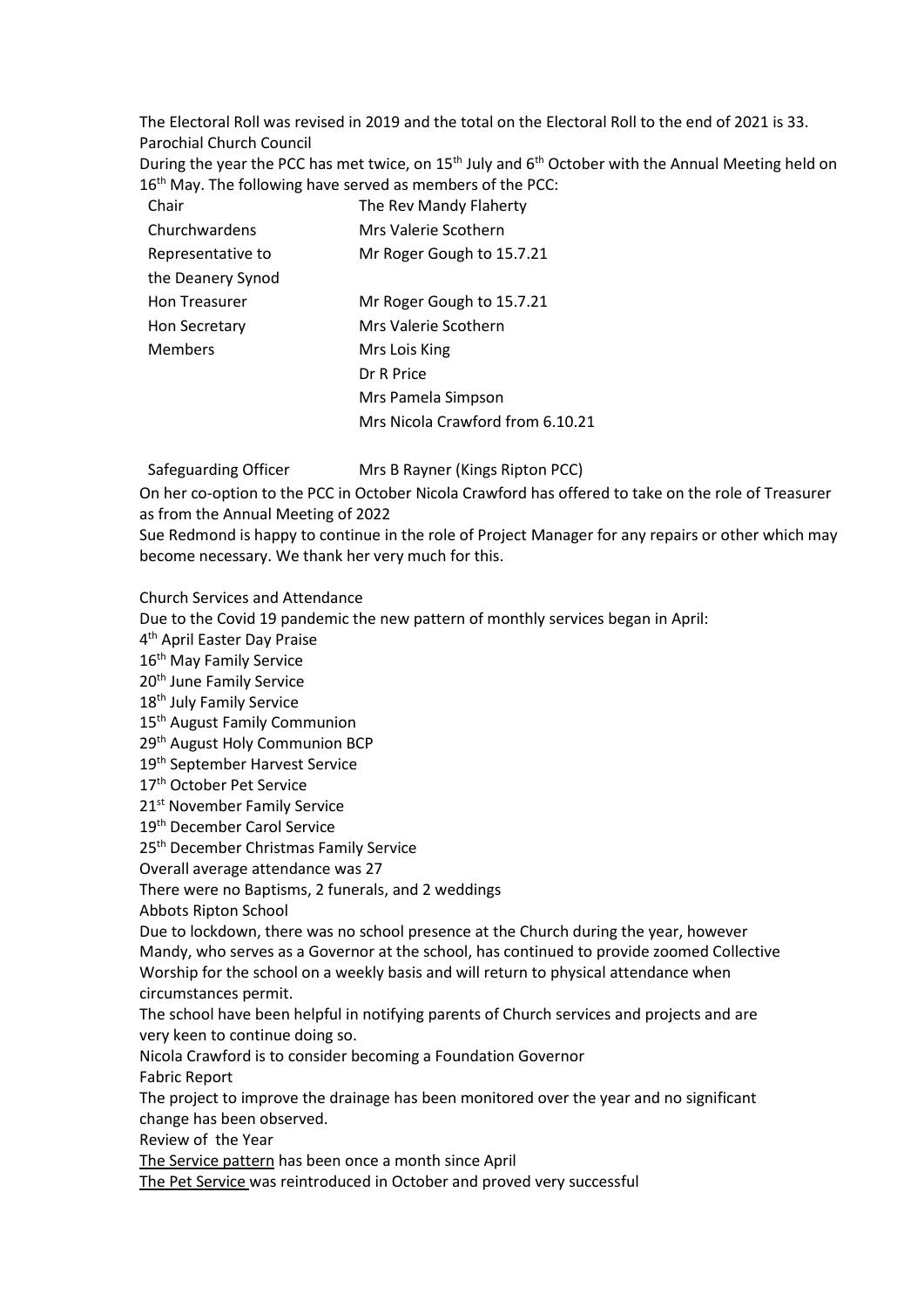Remembrance Day Although the Remembarnce Servcie was not held at Abbots Ripton this year the members of the WI and the School produced a very effective display of poppies in the Churchyard which was much admired and it is hoped it will be an annual project. The village newsletter The Little RAN, has been issued occasionally during the year and all

Church events continue to be included.

The Mission Action Plan The Proceeds from the Harvest Supper went as usual to the two charities supported by the Church, Water Aid and the Kururi School. How this is to be administered in future is to be discussed.

Bees Extensive work took place during the year to try and stop up the holes where the bees are gaining access. Unfortunately this does not appear to have been successful and further action will have to be discussed

The Parish Giving Scheme continues to be a success. This has produced a guaranteed monthly income for the Church and also removed the necessity of claiming most of the Gift Aid. However money, or rather the lack of it continues to be a problem.

The Parish Share was paid in full and it is hoped that we will continue doing so.

Safeguarding Full training has yet to be provided for PCC members but is in hand for 2022.

2021 was not an easy year and no Fund Raising was carried out due to the continued constraints of the pandemic. We hope that this will change in 2022.

The Countryside Festival is to be discussed with Lord De Ramsey and Freddie Fellowes in 2022 and it is hoped it will go forward in 2023.

It is still hoped to put on a Concert in the Church with Tapestry and the St Andrews Singers and the school in 2022.

Acknowledgments

The Flower and Cleaning Ladies have continued their work during the reduced service rota. Our very grateful thanks.

Our organist rota Roger Ray retired as organist for the Family Service at Christmas with our grateful thanks for all his years of service, but Ann Tollington has stepped into the breach and we are very grateful.

Churchyard Maintenance This is still in the hands of maintenance man Kevin who has kept the churchyard looking lovely.

Geoff Richardson our independent examiner. Many thanks for the time he gives to our accounts, especially during the periods of sever ill health that he has suffered.

And finally to the PCC for their support to the Rector and Churchwardens throughout this very difficult year.

#### **7. Report from Abbots Ripton Village groups**

ABBOTS RIPTON FISHING CLUB

The Abbots Ripton Fishing Club last year had around 160 members who now pay an annual subscription of £60, O.A.P.s pay £40 . Under 16s are free but must be accompanied by a responsible adult.

For this members are allowed to fish four lakes in the village, rented from Abbots Ripton Farming Co. Ltd . These lakes are Brooklands, Wild Goose Leys, Foxenfields, and Holland Wood. All lakes contain a mixed variety of coarse fish, e.g. carp tench, roach bream and perch.

The family ticket (now costing £70 per year) which allows a member, his/her partner, and any children of the family under 16 to fish continues to be popular.

Due to the coronavirus no matches were held last year

In agreement with ARFC, fishing on the days before shoot dates is no longer allowed, as well, naturally, as on the shoot date itself.

Night fishing on Holland Wood and Foxenfields lakes was allowed during the summer